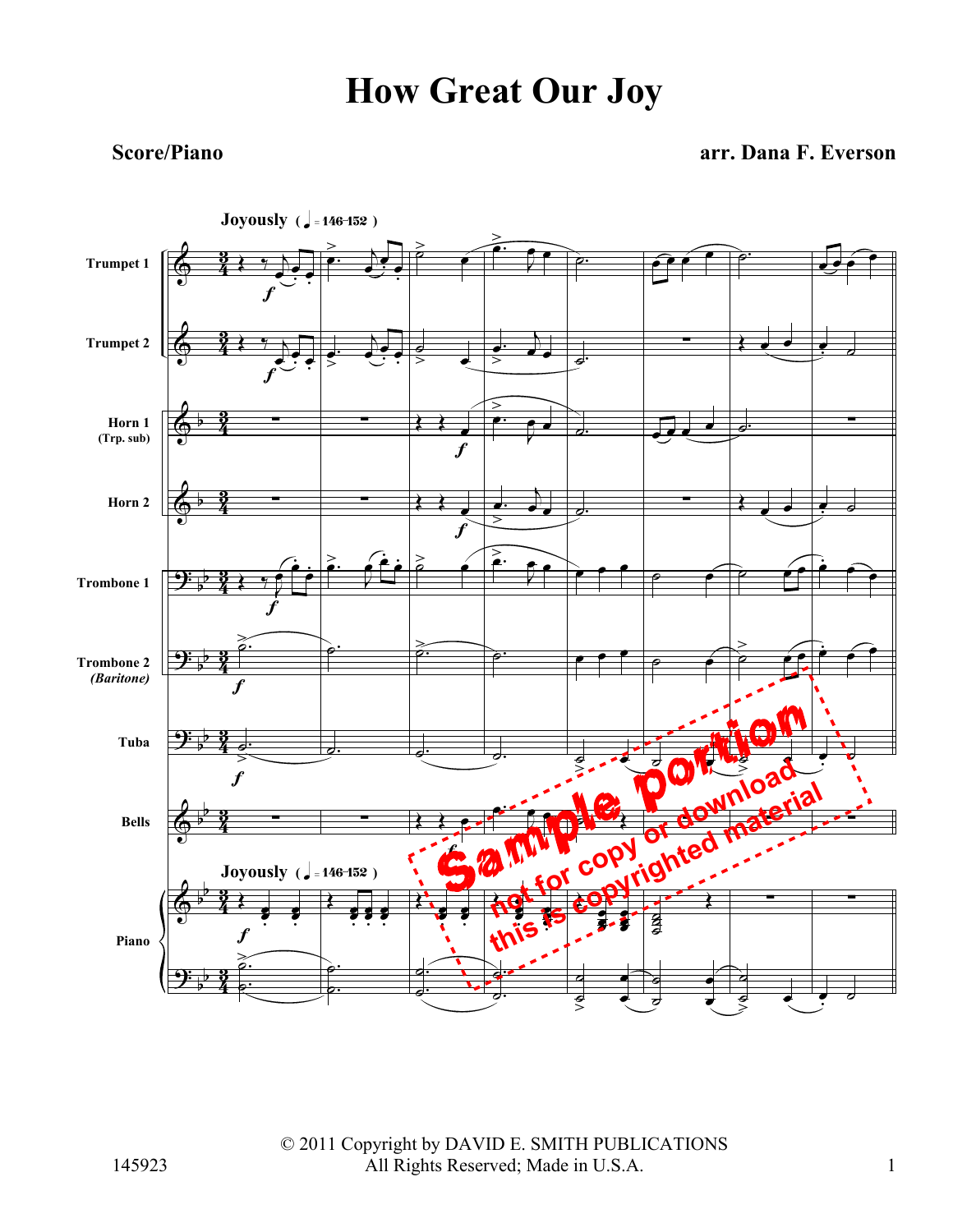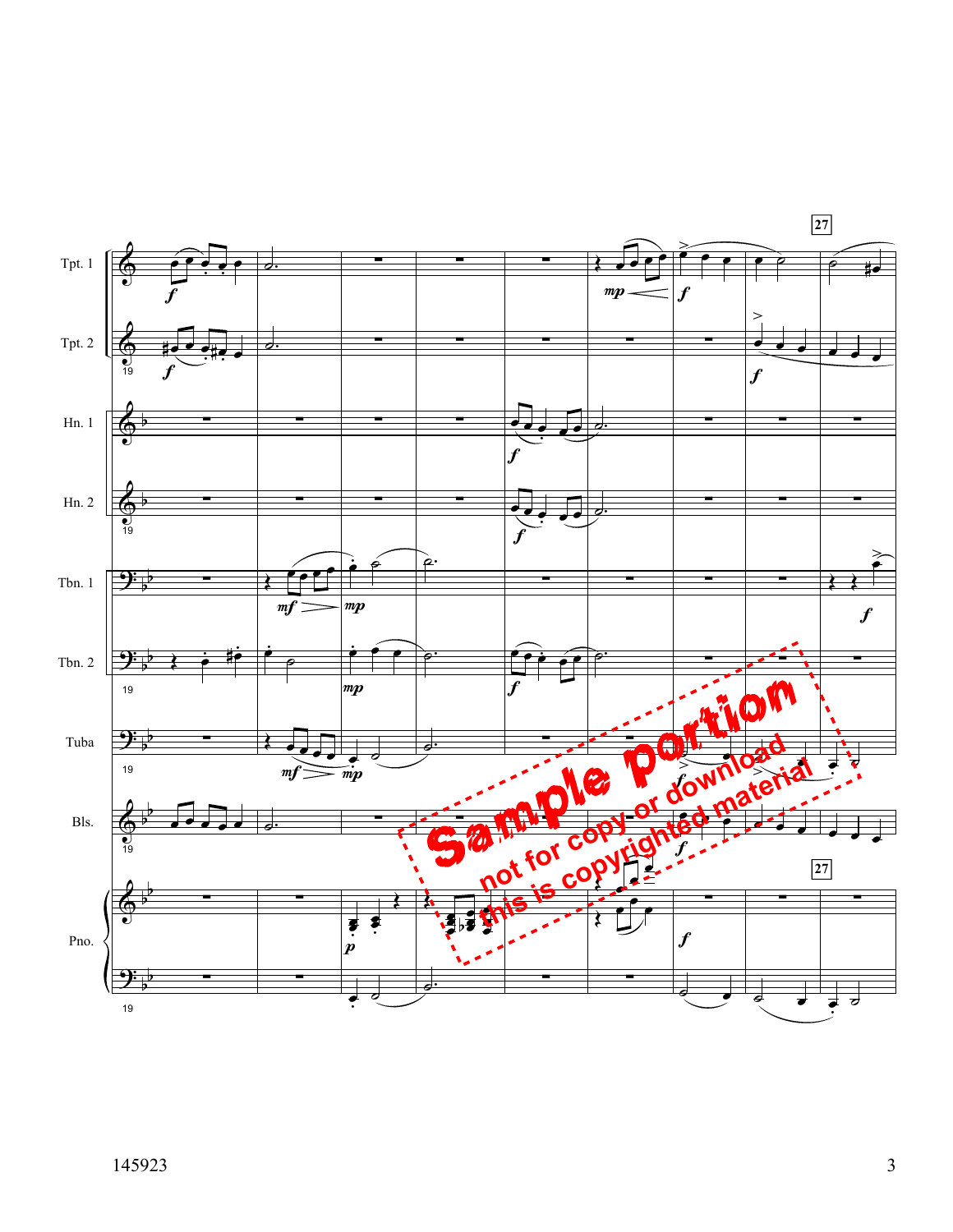

6 145923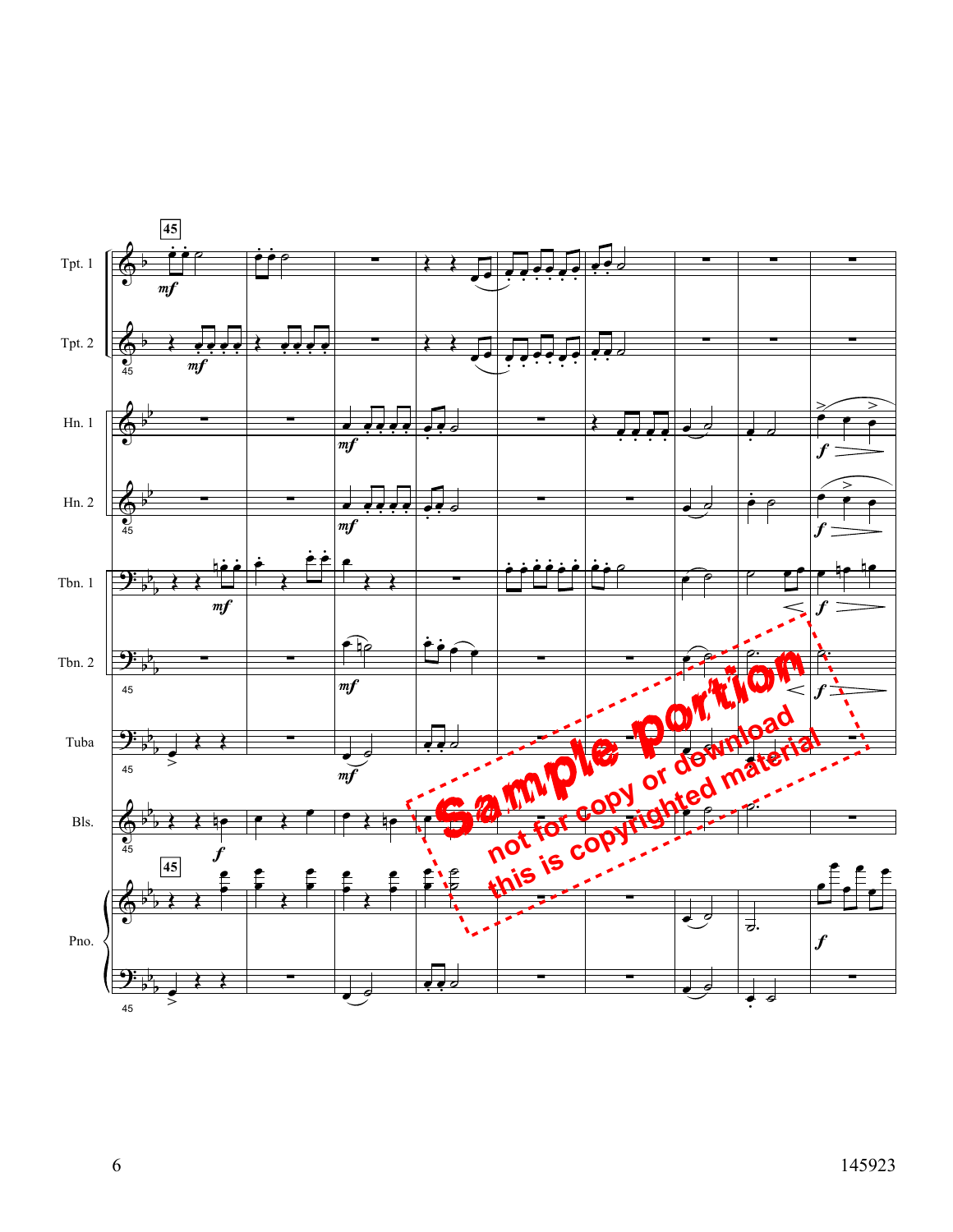